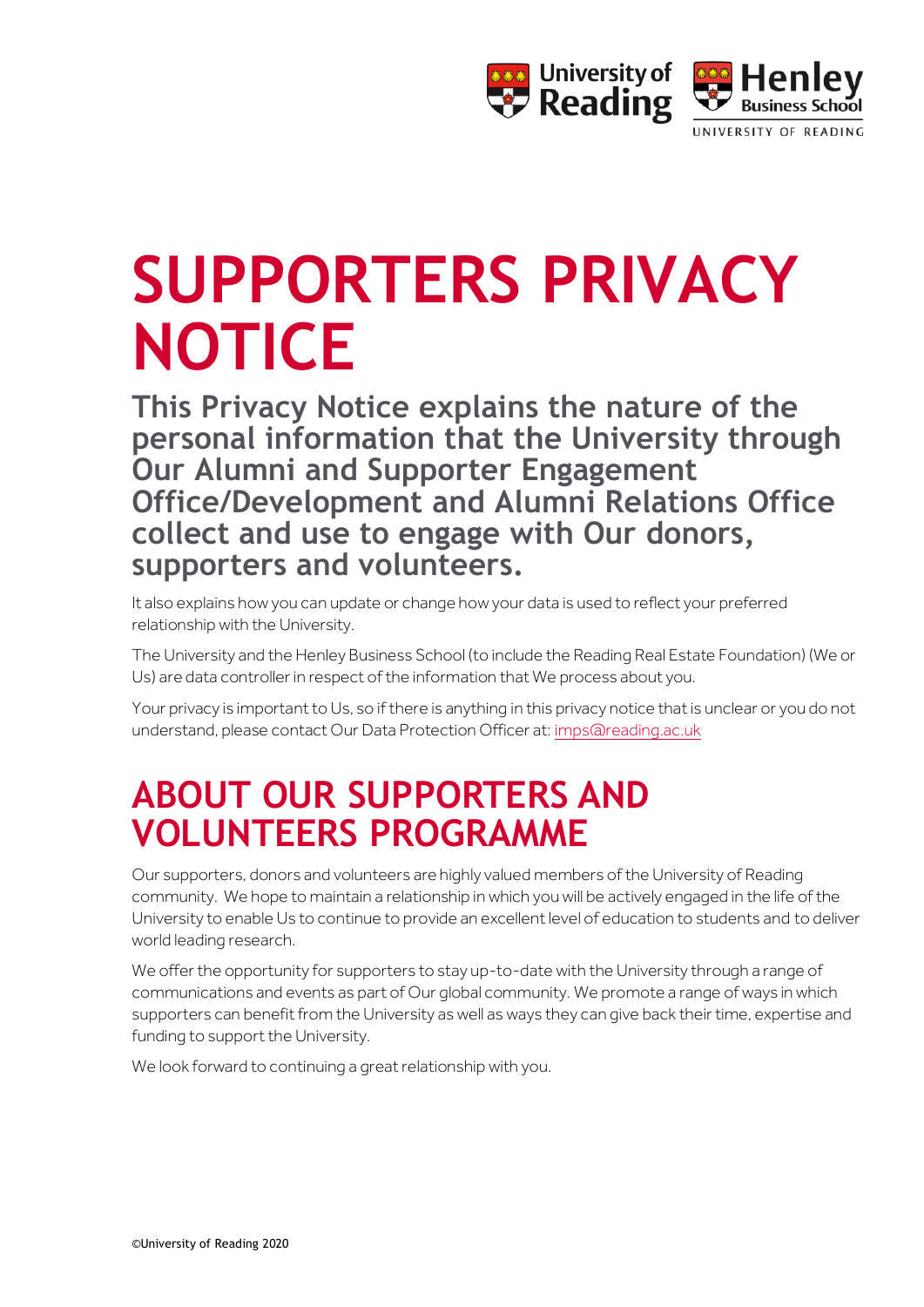### **WHAT TYPES OF DATA WE HOLD**

#### **To ensure We can continue to engage with our supporters effectively and appropriately, We hold contact details and other personal information on Our database.**

The personal information that We may hold about you in connection with our Alumni and Supporter Engagement will be specific to you, but may include:

- Your title name (including alias, or former names) gender and date of birth
- Your contact details (address, telephone, email, social media) which are updated whenever we receive up-to-date information
- Your career details, such as current or previous job titles
- Your education details if you provide them to us
- Your business contact details including business addresses, emails and phone numbers
- Details of any interests, hobbies or memberships
- Information from public sources such as media or social media articles or blogs
- Details about your family, as well as details of relationships that we may become aware of, such as; relationships with other alumni, supporters or staff members
- A record of some of your interactions with the University or Henley Business School; this information might record personal meetings, phone calls or emails to the University
- We may record emails we have sent to you and whether you have opened them or clicked on links within them
- We will hold details of membership of University committees, boards, councils etc
- Events you have been invited to, those you attended and those you declined
- Details of donations of time or money
- Information provided by you at University events you may have attended; for example, dietary requirements or career details
- Your history of donations made to the University, whether you are a UK taxpayer and other information to enable us to claim Gift Aid on any eligible donations
- Information you may tell us in relation to potentially leaving us a gift in your Will
- Your history of any volunteering or expression of interest in volunteering
- Information about your wealth, including assessments of your ability or willingness to make donations and your willingness to engage and support specific campaigns including details of any public philanthropy and interests, including donations to other organisations and volunteering support.

The types of personal information that the University processes as part of its fundraising and volunteering programme also includes sensitive personal data, which is also known as "special categories of personal data". The term "special categories of personal data" refers to information about your racial or ethnic origin, your religious or other beliefs, your physical or mental health and wellbeing. We may also process information relating to criminal offences and criminal proceedings which We also categorise as sensitive personal data.

We may hold other information that you have voluntarily shared with us as part of your engagement with our Alumni and Supporter programmes.

Where you engage with Us, either through the Alumni and Supporter Engagement Office/Development and Alumni Relations Office, the University website or other campaigns or email correspondence We may use cookies to monitor and record your engagement with us. Please see our [Website Privacy Notice](http://www.reading.ac.uk/15/about/about-privacy.aspx#cookies) for more information on how We use cookies.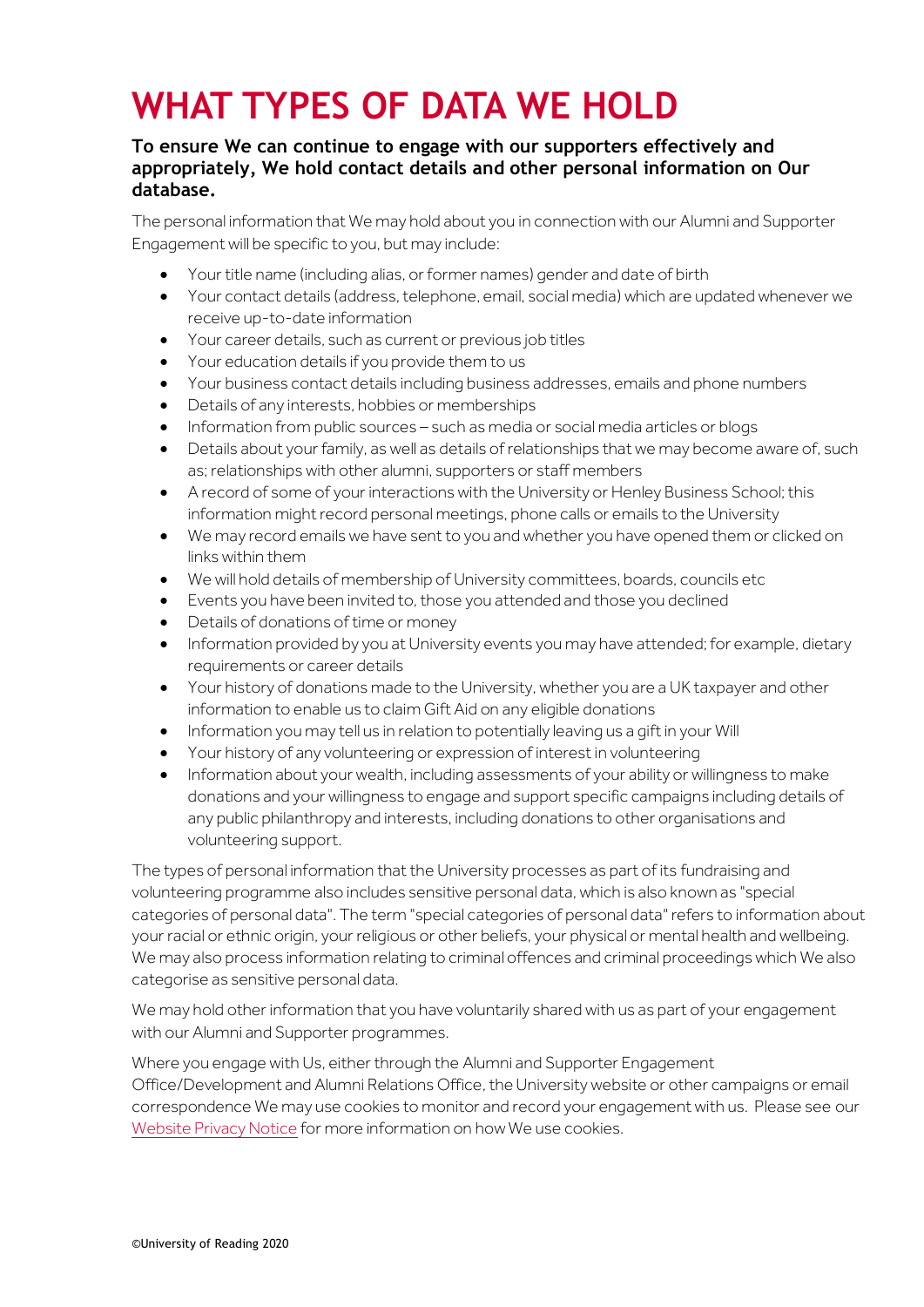### **WHERE DO WE GET YOUR PERSONAL INFORMATION FROM?**

### **The personal information that We hold, and process comes from a number of different sources:**

#### Data provided by you

We gather personal information from you when you engage with Us including providing updates through update details forms, engage with Our social media channels, make a donation, register for an event and contact Our office directly.

#### Data obtained from third party sources

We may also obtain information about you held on publicly available sources such as the internet; media articles; social networking posts or other similar sources.

## **HOW WE USE YOUR INFORMATION**

#### Administering The Supporters and Volunteers Programme

As a part of Our Supporter Community, Our primary purpose for using your personal information is to inform you of, and enable you to engage with, news and events; to do this, We perform a number of administrative tasks:

- To manage invitations and registrations for events, fundraisers, or community programmes
- To process information about you on our Alumni and Supporter pages
- To record your engagement with the Alumni and Supporter Engagement Office.
- Dealing with feedback or complaints
- Analysing and monitoring our activities to ensure that we remain current and engaged with our supporters
- We may also create anonymised data that we can use to support our activities without impacting on the privacy of any individuals

#### Fundraising and Volunteering

We may also seek to solicit your support for fundraising and volunteering initiatives across the University. It is important for Us as a charity to have the ability to seek your support, both financially and in terms of volunteering. We use the information We hold about you to help assess the fundraising opportunities that would be of most interest or relevance to you. We understand that not every project will appeal to you, or that you may not wish to be approached about fundraising, and We will always respect your preferences.

#### Profiling

Some of your personal information may be used by the University to carry out research to assess your likely ability and willingness to make gifts to or to volunteer for the University. This assists Us in avoiding making inappropriate requests in Our fundraising and volunteering communications and make best use of Our resources, and is sometimes known as prospect research or wealth profiling. In some of the work that We undertake, We may use software programmes or other tools to profile and model data to enable Us to make more informed decisions. Profiling is not the only tool that We use, and therefore We do not consider that this has a significant detrimental impact on you, as an individual. However, if you have an objection to this activity please contact Us at [alumni@reading.ac.uk.](mailto:alumni@reading.ac.uk)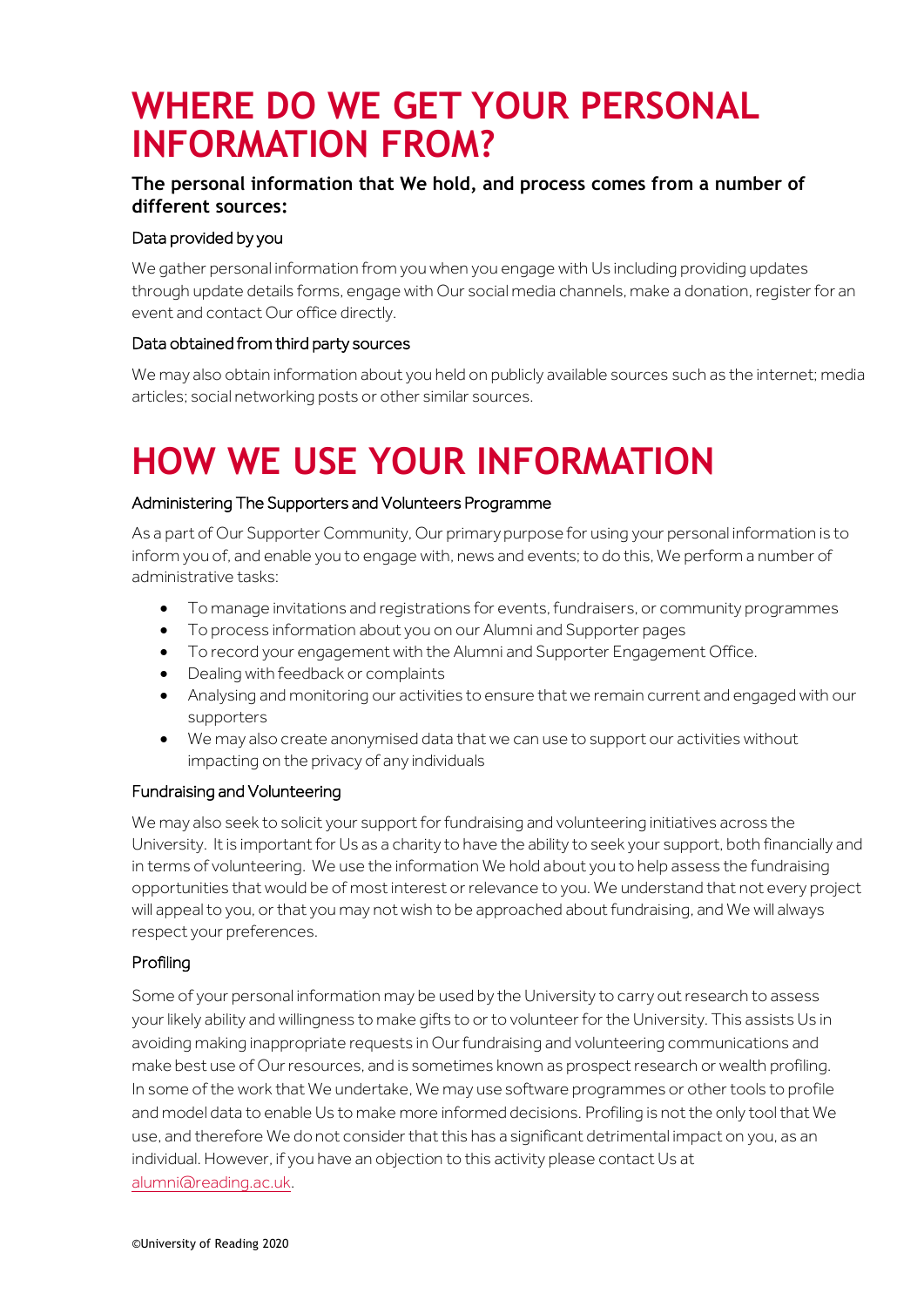# **COMMUNICATING WITH YOU**

We use your information in different ways in order to keep you up-to-date on events and news that happen at the University of Reading and as part of an engaged supporter community. We operate a number of different publications:

- The alumni and supporter magazine CONNECTED this aims to update Our alumni and supporters of news around the University and inspirational stories from supporters and donors to enable you to feel part of the University community
- The donor and supporter magazine *Giving Matters* this aims to update our donors and supporters in regard to projects they've supported and report back to people on what their philanthropy has been achieving

We may contact you by phone or email to inform you of relevant events or fundraising activities, or to offer you the opportunity to hear about news from the University or to start a conversation about how you could be involved in the continued success of the University.

We may also contact you to invite you to speak at events and to participate in PR or press events.

We understand that how We communicate with you is a personal matter. If you do not want Us to contact you for some or all of these purpose, please contact the Alumni and Supporter Engagement Office a[t alumni@reading.ac.uk](mailto:alumni@reading.ac.uk) or call us on 0118 378 8006.

Where we wish to contact you about fundraising activities, We pre-screen our contact details against the Telephone Preference Service and the Fundraising Preference Service to ensure that We are contacting you in accordance with your wishes.

### **SHARING YOUR INFORMATION WITH THIRD PARTIES**

Most of the supporter activities are managed within the University. However, for some of the activities We may use external suppliers to conduct work on Our behalf. For example, this could be a mailing house used to distribute our support magazine, a software provider helping Us manage our telephone campaigns, or IT experts from outside the University to aid with the maintenance of Our IT system, or an official Board, Committee or Chapter Volunteer, to enable them to communicate details of upcoming activities that are relevant to you.

Where We need to share personal information with these suppliers, We will only share what information is necessary and We will always have agreements in place to ensure that third parties only provide their services in accordance with the strict instructions of the University and in particular, they must respect confidentiality, hold your data securely, only used for the agreed purposes, kept only for as long as necessary and then destroyed.

Sometimes it is necessary to share personal data with third parties who are either based in the European Union or in non-EU countries. Where data sharing is necessary, We will ensure that We put in place appropriate safeguards as required by the relevant data protection laws.

Whilst We aim to facilitate introductions between supporters, We will never pass on your details without prior permission.

We do not sell your personal data to third parties or permit any third parties to use or retain your data on once we have shared it with them. We do not engage in the swapping of data with any other institution.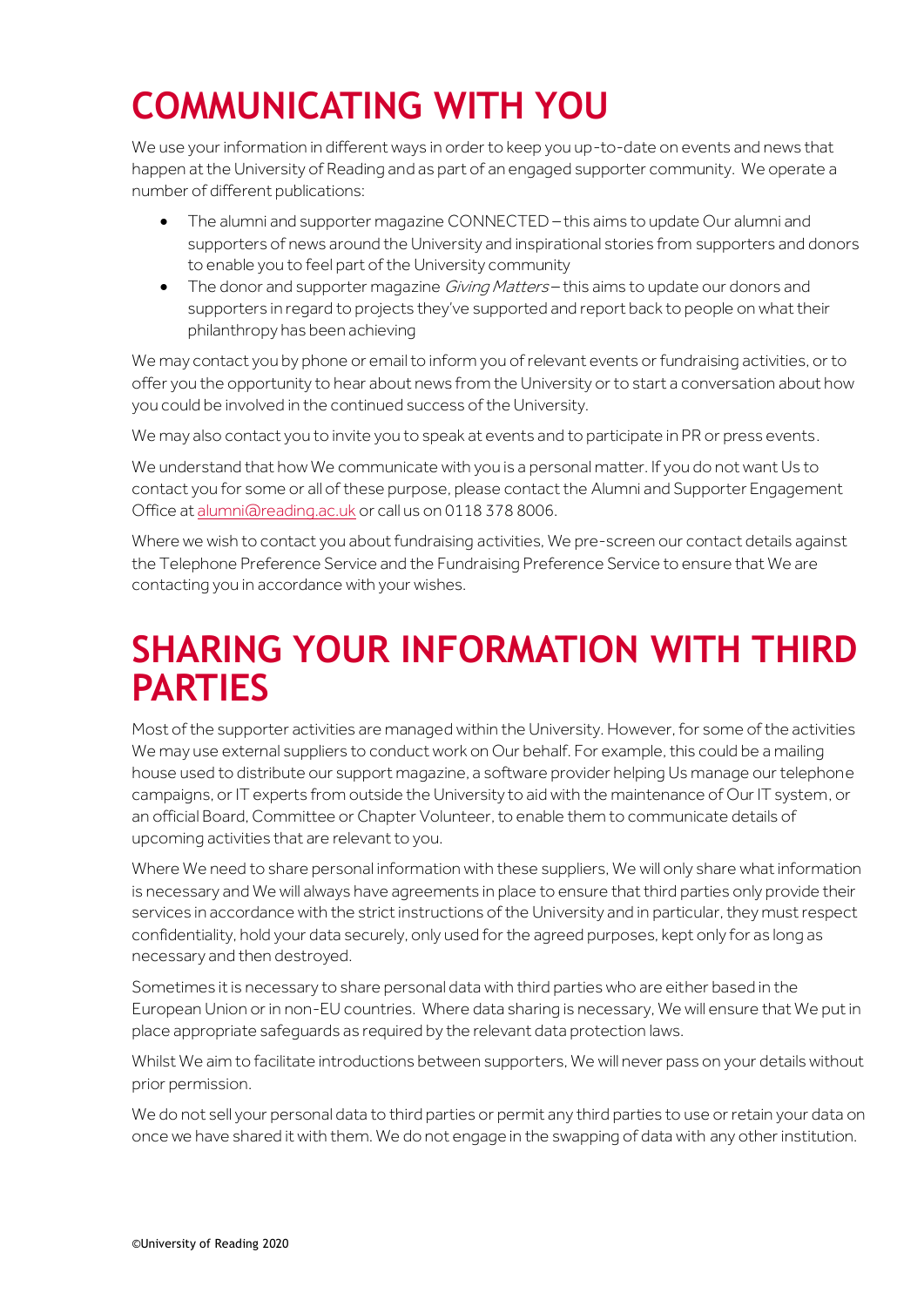# **HOW WE PROTECT YOUR INFORMATION**

Your personal information is stored on secure computer files within the University. Our staff, including those within the Alumni and Supporter Engagement Office/Development and Alumni Relations Office, are trained about the secure handling of personal information.

### **YOUR RIGHTS**

#### **As part of the protection for your personal information, under the data protection law you have the right to:**

- Withdraw your consent where that is the legal basis of our processing
- Access your personal data that we process
- Rectify inaccuracies in personal data that we hold about you
- Be forgotten, that is your details to be removed from systems that we use to process your personal data
- Restrict the processing in certain ways
- Obtain a copy of your data in a commonly used electronic form; and
- Object to certain processing of your personal data by us

#### Please see th[e ICO website](https://ico.org.uk/for-organisations/guide-to-the-general-data-protection-regulation-gdpr/individual-rights/) for further information on the above rights.

You have the ability to update your details through the Alumni and Supporters website and We would encourage you to do this in the first instance, however if you would like to formally exercise your rights, please contact our Data Protection Office a[t imps@reading.ac.uk](mailto:imps@reading.ac.uk)

If you are not happy with the way in which We have handled your personal information, or if you have any concerns, please contact our Data Protection Office a[t imps@reading.ac.uk.](mailto:imps@reading.ac.uk) You also have the right to complain to the Information Commissioner's Office.

## **KEEPING YOUR INFORMATION UP TO DATE**

The accuracy of your information is important to Us. You can update your information, including your address and contact details at any time. If you would like to change your preferences (including asking Us not to contact you) please clic[k here.](https://universityofreadingusergroup.formstack.com/forms/communications_preferences) If you would like to update the details we hold about you, please clic[k here.](https://universityofreadingusergroup.formstack.com/forms/update_your_details)

Alumni and Supporter Engagement Office Building L11 London Road Campus University of Reading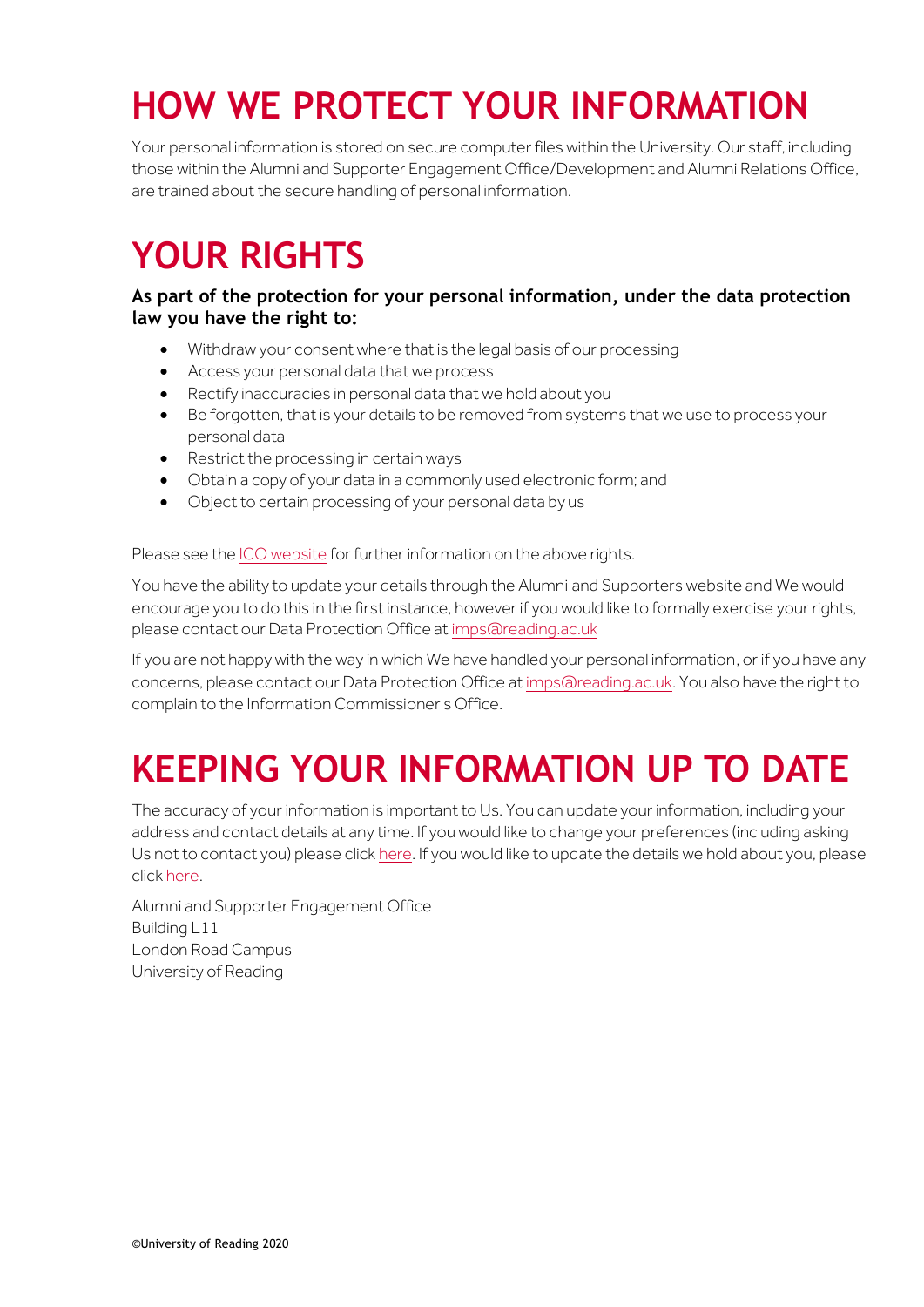### **HOW LONG WE KEEP COPIES OF YOUR DATA**

We will continue to hold your personal details whist you remain an active supporter or continue to engage in our volunteering activities. We will hold a record of all financial donations for at least [6 years after the donation is made], and We will continue to hold information about donors and supporters whilst you are actively engaged with us and in line with University retention schedules.

If you decide that you no longer wish to receive communications from the University, We may still need to retain a minimal amount of personal data in accordance with our legal obligations, tax and accounting rules, and to record your preference not to be contacted.

If you repeatedly do not respond when We attempt to contact you, or you ask us to stop contacting you, We will respect your wishes.

### **LEGAL BASIS FOR PROCESSING YOUR PERSONAL INFORMATION**

**We shall process your personal data in accordance with the requirements of the General Data Protection Regulation 2016 and all subsequent data protection laws.**

We may also use third party providers to deliver our services, such as externally hosted software or cloud providers. Were we do this, we have measures and terms in place with those providers to ensure that they also protect your data.

We consider that Our Alumni and Supporter Engagement programme supports our public interest in furthering the educational experience of future students at the University, and some of our other public functions as a provider of quality education services.

We may process personal information where we have your consent to do so, or where you have made the information available to the public.

The activities of our Alumni and Supporter Engagement Office/Development and Alumni Relations Office are necessary to support the legitimate interests of the University and Henley Business School in furthering the education and consequential public benefits to society through the provision of quality education support.

# **CHANGES TO OUR PRIVACY NOTICE**

We keep our privacy notice under reqular review to ensure best practice and compliance with the law. This privacy notice was last updated on 18/03/2020.

We may change this privacy notice from time to time. If We make significant changes in the way We treat your personal information We will make this clear on Our Alumni and Supporter webpages, and may also inform you directly. You can view the current version of this privacy notice by visiting the [Alumni and Supporter webpages.](http://www.reading.ac.uk/AlumniAndSupporters/)